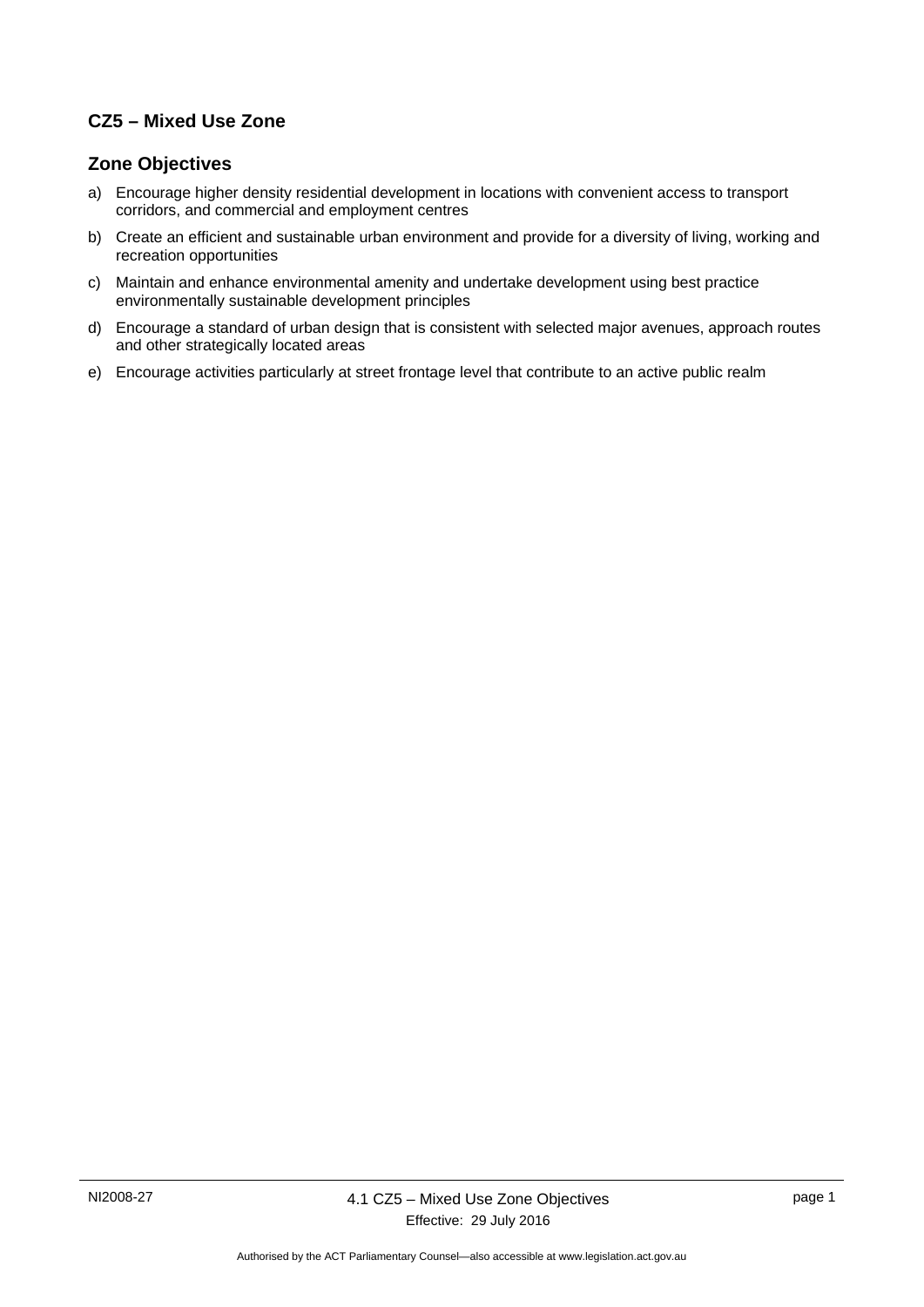# **CZ5 – Mixed Use Zone Development Table**

|                                                                                                                                                                                                  | <b>EXEMPT DEVELOPMENT</b>   |  |
|--------------------------------------------------------------------------------------------------------------------------------------------------------------------------------------------------|-----------------------------|--|
| Development approval is not required. Building approval may be required.<br>On leased land, development must be authorised by a lease.                                                           |                             |  |
| Development identified in the Planning and Development Act 2007 as exempt (see sections 133 and<br>134 of the Act and section 20 and schedule 1 of the Planning and Development Regulation 2008) |                             |  |
| <b>ASSESSABLE DEVELOPMENT</b>                                                                                                                                                                    |                             |  |
| Development application required.                                                                                                                                                                |                             |  |
| On leased land, development must be authorised by a lease.                                                                                                                                       |                             |  |
| <b>MINIMUM ASSESSMENT TRACK</b>                                                                                                                                                                  |                             |  |
| <b>CODE</b>                                                                                                                                                                                      |                             |  |
| Development listed below requires a development application and is assessed in the code track<br><b>Development</b>                                                                              |                             |  |
| No development identified                                                                                                                                                                        |                             |  |
|                                                                                                                                                                                                  |                             |  |
| <b>MINIMUM ASSESSMENT TRACK</b>                                                                                                                                                                  |                             |  |
| <b>MERIT</b><br>Development listed below requires a development application and is assessed in the merit track,                                                                                  |                             |  |
|                                                                                                                                                                                                  |                             |  |
| unless specified in schedule 4 of the Planning and Development Act 2007 (as impact track) or<br>specified as prohibited development in a precinct map.                                           |                             |  |
| <b>Development</b>                                                                                                                                                                               |                             |  |
| ancillary use                                                                                                                                                                                    | multi-unit housing          |  |
| boarding house                                                                                                                                                                                   | NON RETAIL COMMERCIAL USE   |  |
| car park                                                                                                                                                                                         | outdoor recreation facility |  |
| communications facility                                                                                                                                                                          | parkland                    |  |
| <b>COMMUNITY USE</b>                                                                                                                                                                             | pedestrian plaza            |  |
| consolidation                                                                                                                                                                                    | place of assembly           |  |
| demolition                                                                                                                                                                                       | public transport facility   |  |
| development in a location and of a type identified                                                                                                                                               | <b>RESIDENTIAL USE</b>      |  |
| in a precinct map as additional merit track                                                                                                                                                      |                             |  |
| development<br>emergency services facility                                                                                                                                                       | restaurant                  |  |
| guest house                                                                                                                                                                                      | serviced apartment          |  |
| home business                                                                                                                                                                                    | <b>SHOP</b>                 |  |
| hotel                                                                                                                                                                                            | sign                        |  |
| indoor recreation facility                                                                                                                                                                       | subdivision                 |  |
| minor road                                                                                                                                                                                       | temporary use               |  |
| minor use                                                                                                                                                                                        |                             |  |
| motel                                                                                                                                                                                            |                             |  |
| <b>MINIMUM ASSESSMENT TRACK</b>                                                                                                                                                                  |                             |  |
| <b>IMPACT</b>                                                                                                                                                                                    |                             |  |
| Development listed below requires a development application and is assessed in the impact track                                                                                                  |                             |  |
| 1.<br>Development that is not:                                                                                                                                                                   |                             |  |
| Exempt, code track or merit track development (see section 132 of the Planning and<br>a.<br>Development Act 2007); or                                                                            |                             |  |
| Prohibited development, other than development that is permitted under s137 of the<br>b.<br>Planning and Development Act 2007.                                                                   |                             |  |
| Development specified in schedule 4 of the Planning and Development Act 2007 and not listed<br>2.<br>as a prohibited use in this table.                                                          |                             |  |
| 3.<br>Development that is authorised by a lease and listed as a prohibited use in this table.                                                                                                    |                             |  |
| Development declared under section 124 or section 125 of the Planning and Development Act<br>4.<br>2007 and not listed as a prohibited development in this table.                                |                             |  |
| Varying a lease to add a use assessable under the impact track.<br>5.                                                                                                                            |                             |  |
|                                                                                                                                                                                                  |                             |  |